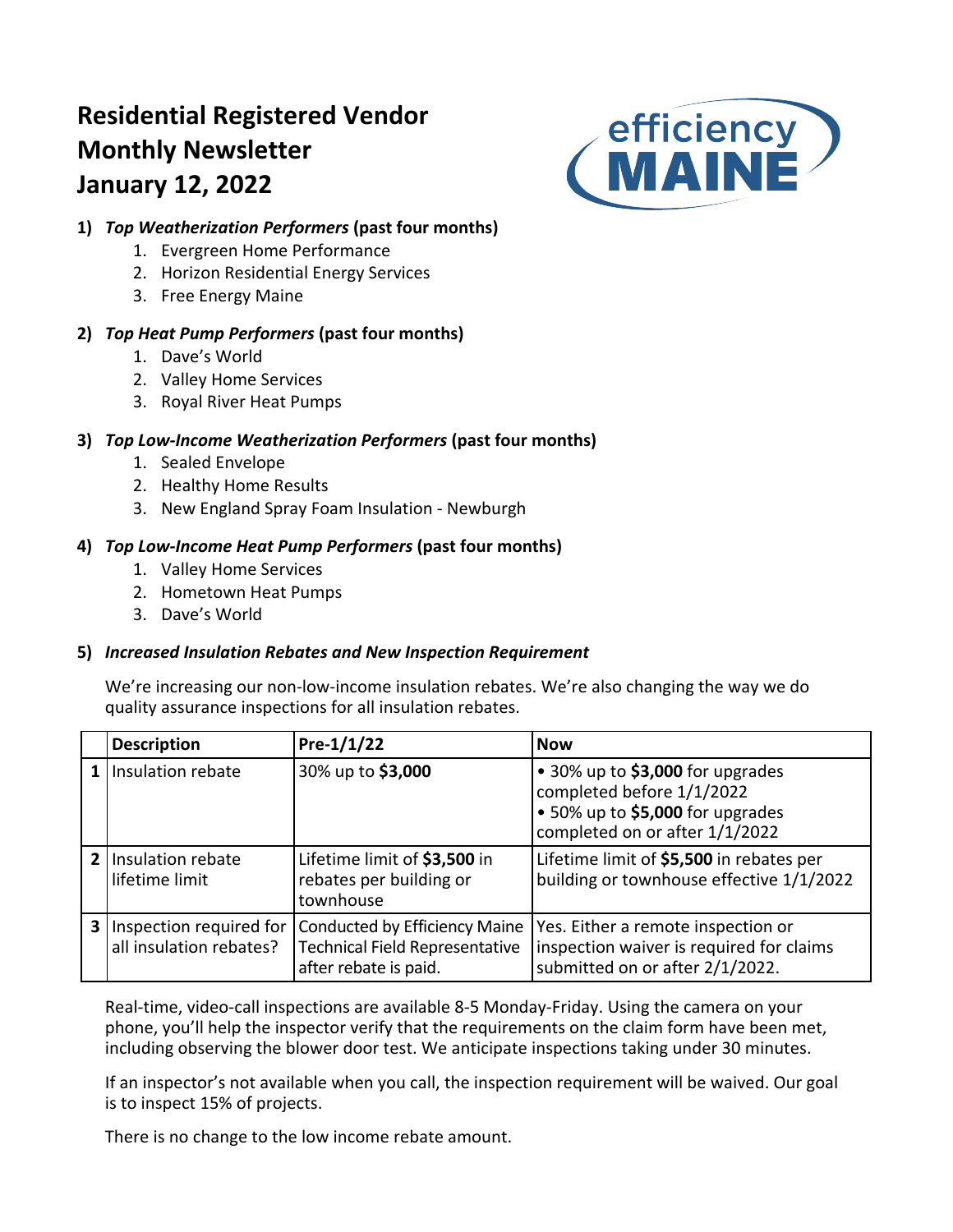- **6)** *Tip from the Field* **–** When conducting blower door tests, you can look for, feel, hear and sometimes even smell air leaks. This can be a powerful selling tool when customers are invited to join you during the test.
- **7)** *Tool of the Month –* Our [Weatherization Rebates brochure](https://www.efficiencymaine.com/docs/Weatherization-Rebate-Brochure.pdf) was updated to reflect the recent increase in insulation rebates. This is a convenient resource for comparing any- and low- to moderate-income insulation rebates and the associated eligibility requirements.
- **8)** *Fact of the Month –* Increasing energy prices are making energy efficiency investments more valuable than ever. The **Portland Press Herald** says electricity is going up 22% and U.S. Energy Information Administration says oil's going up 43% and propane's going up 54%. Heat pumps and insulation will now pay back even faster.
- **9)** *Heat Pump Installation Training Opportunities –* The following courses are being offered by Efficiency Maine Registered Trainers.

| <b>Dates</b>   | <b>Course Title</b>  | Location                 | <b>Registration Information</b>     |  |  |
|----------------|----------------------|--------------------------|-------------------------------------|--|--|
| $1/19/2022 -$  | Heat Pump Installer* | FW Webb Company          | Click for course information        |  |  |
| 1/20/2022      |                      | Portland                 |                                     |  |  |
| $3/7/2022 -$   | Heat Pump Installer* | Kennebec Valley          | <b>Click for course information</b> |  |  |
| 3/11/2022      |                      | <b>Community College</b> |                                     |  |  |
| $3/21/2022 -$  |                      | Maine Energy             |                                     |  |  |
| 3/25/2022      | Heat Pump Installer* | Marketer's Association   | <b>Click for course information</b> |  |  |
| $5/2/2022 -$   | Heat Pump Installer* | Maine Energy             | Click for course information        |  |  |
| 5/6/2022       |                      | Marketer's Association   |                                     |  |  |
| $7/18/2022 -$  |                      | Maine Energy             |                                     |  |  |
| 7/22/2022      | Heat Pump Installer* | Marketer's Association   | <b>Click for course information</b> |  |  |
| $8/8/2022 -$   |                      | Maine Energy             |                                     |  |  |
| 8/12/2022      | Heat Pump Installer* | Marketer's Association   | <b>Click for course information</b> |  |  |
| $9/26/2022 -$  |                      | Maine Energy             |                                     |  |  |
| 9/30/2022      | Heat Pump Installer* | Marketer's Association   | Click for course information        |  |  |
| $12/19/2022 -$ |                      | Maine Energy             |                                     |  |  |
| 12/23/2022     | Heat Pump Installer* | Marketer's Association   | Click for course information        |  |  |
|                |                      |                          |                                     |  |  |

\* Eligible for [Efficiency Maine scholarship](https://www.efficiencymaine.com/docs/RRV-Scholarship-Application.pdf) (50% up to \$500)

**10)** *Exhibiting Opportunities –* You may want to exhibit at the following events.

| <b>Dates</b>  | Event              | Location                    | <b>Registration Information</b> |  |  |
|---------------|--------------------|-----------------------------|---------------------------------|--|--|
| $3/26/2022 -$ | Maine Home Show    | Cross Insurance Center,     | <b>Brian Stackpole</b>          |  |  |
| 3/27/2022     |                    | Bangor                      | bryan@mainehomeshows.com        |  |  |
| $5/20/2022 -$ | Home Garden Flower |                             | Barbara Brown                   |  |  |
| 5/22/2022     | Show               | <b>Fryeburg Fairgrounds</b> | Hgfs@conwaydailysun.com         |  |  |

**11)** *December's 89 loans was 36% below December of last year and fiscal year-to-date loans are down 19% over last year –* If you don't already have a loan portal ID and password, you can reach our financial services provider (NEIF) by calling our Call Center (866-376-2463).

(Program Results follow on next page)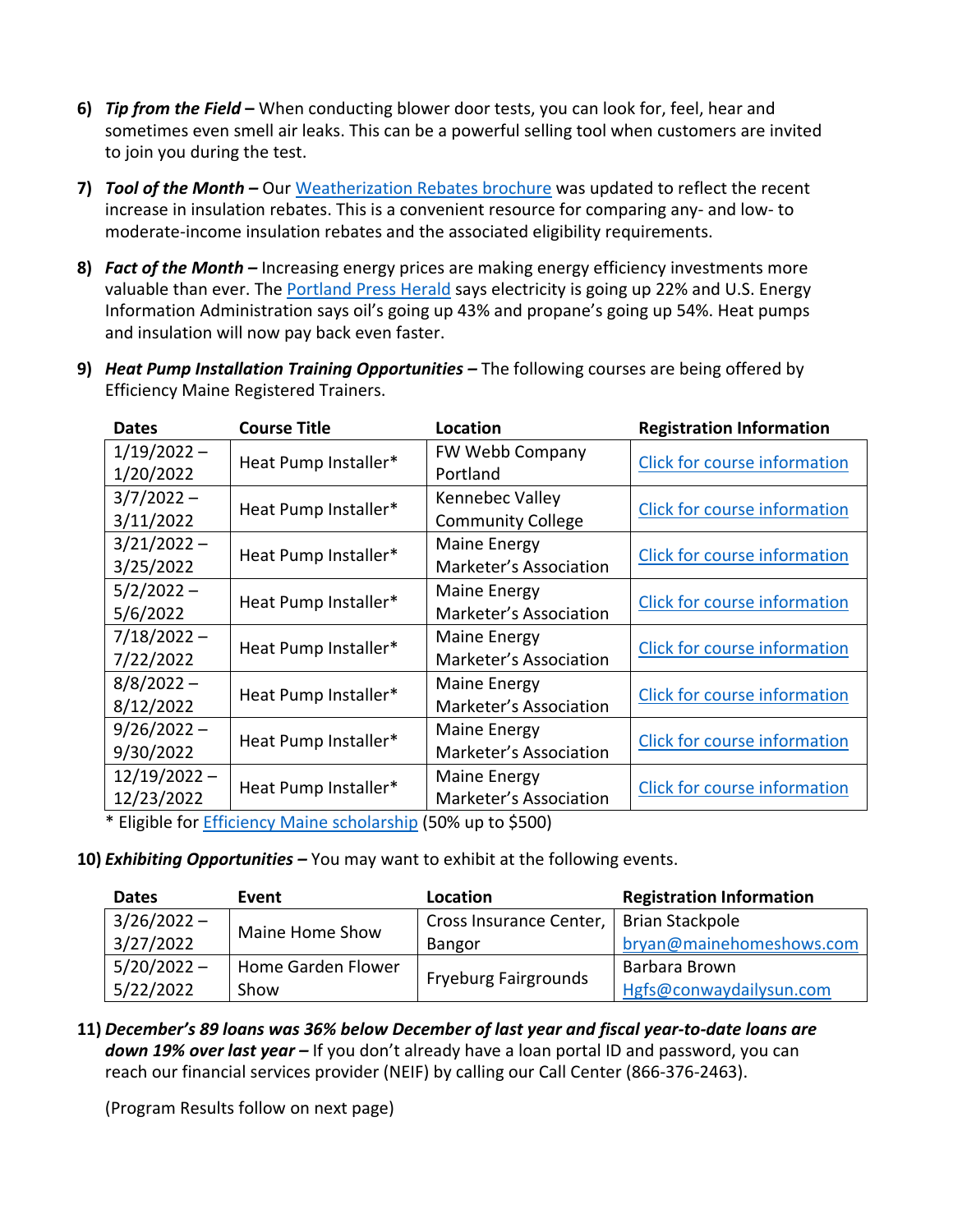#### **PROGRAM RESULTS**

#### **Energy Loans**



## **Home Energy Savings Program (HESP)**



### **HESP Number of Rebates – Last 12 Months**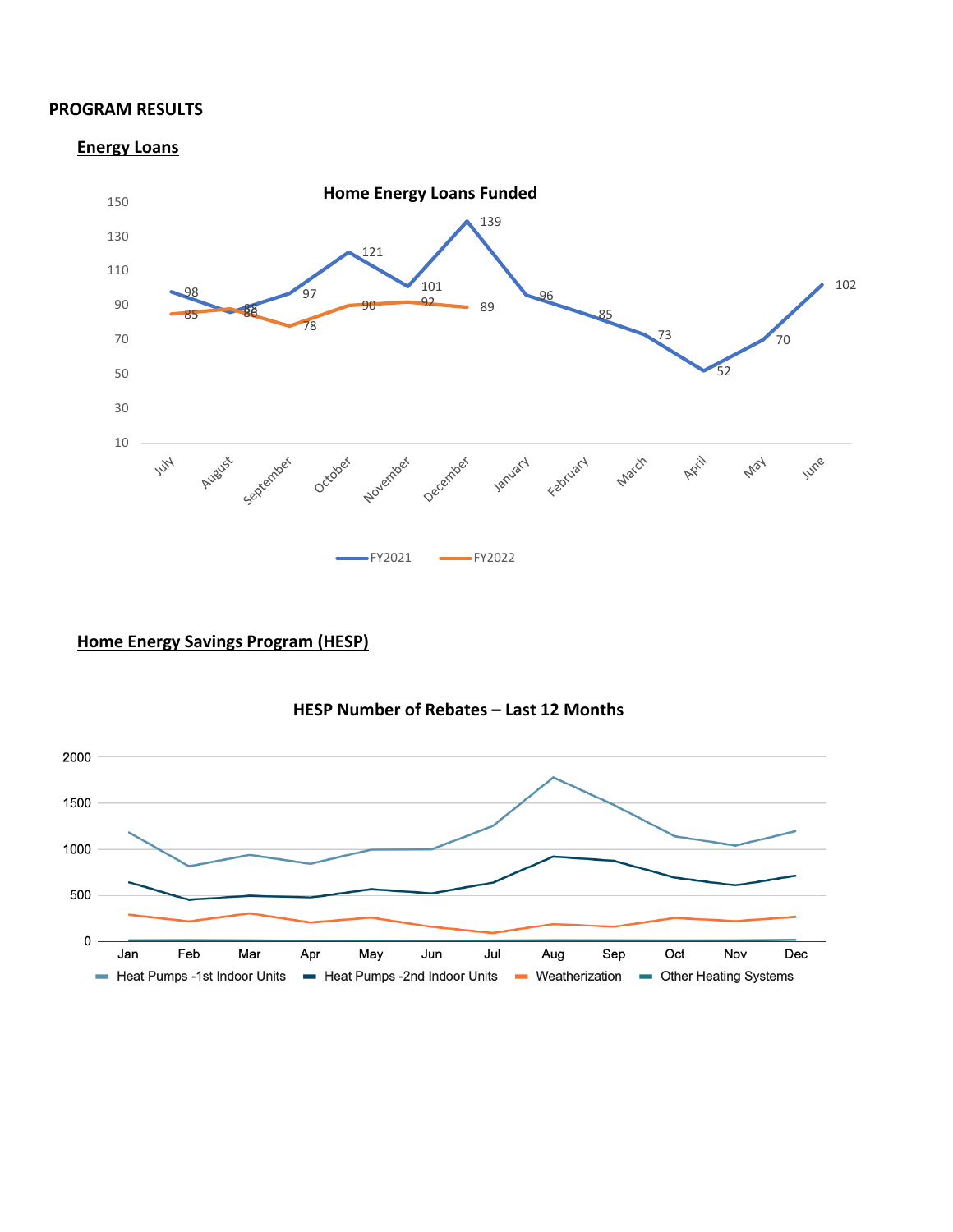| HESP Number of Rebates - Last 12 Months (DETAILS) |  |
|---------------------------------------------------|--|
|---------------------------------------------------|--|

|     | <b>HESP Rebate Type</b>          | Jan<br>2021 | Feb<br>2021 | Mar<br>2021 | Apr<br>2021 | May<br>2021 | June<br>2021 | Jul<br>2021 | Aug<br>2021                                                                   | Sep<br>2021     | Oct<br>2021    | <b>Nov</b><br>2021 | <b>Dec</b><br>2021                    | <b>TOTAL</b> |
|-----|----------------------------------|-------------|-------------|-------------|-------------|-------------|--------------|-------------|-------------------------------------------------------------------------------|-----------------|----------------|--------------------|---------------------------------------|--------------|
|     | Heat Pumps -<br>1st Indoor Units | 1,188       | 816         | 939         | 843         | 997         | 1,001        | 1,253       |                                                                               |                 |                |                    | 1,783   1,482   1,143   1,040   1,200 | 12,485       |
|     | Heat Pumps -<br>2nd Indoor Units | 645         | 451         | 497         | 477         | 567         | 522          | 638         | 921                                                                           | 875             | 693            | 609                | 715                                   | 6,895        |
| 3 I | Air Sealing                      | 84          | 75          | 93          | 71          | 89          | 45           | 28          | 58                                                                            | 48              | 70             | 53                 | 76                                    | 714          |
| 4   | <b>Attic Insulation</b>          | 95          | 67          | 100         | 63          | 92          | 45           | 28          | 65                                                                            | 50 l            | 85             | 80                 | 94                                    | 770          |
| 5.  | <b>Basement</b><br>Insulation    | 80          | 57          | 77          | 50          | 54          | 50           | 25          | 47                                                                            | 41              | 72             | 59                 | 73                                    | 612          |
| 6   | Wall Insulation                  | 30          | 18          | 33          | 21          | 23          | 17           | 9           | 18                                                                            | 20 <sub>1</sub> | 27             | 28                 | 23                                    | 244          |
|     | Geothermal HP                    | 5           | 5           | 4           | 0           | 1           | 0            | 3           | 2                                                                             | 1               | $\overline{2}$ |                    | 4                                     | 24           |
| 8   | Pellet Boiler                    | 6           | 8           | 6           | 4           | 6           | 3            | 5           | 10                                                                            | 10 <sub>1</sub> | 7              | 9                  | 12                                    | 74           |
|     | <b>TOTAL</b>                     |             |             |             |             |             |              |             | 2,133   1,497   1,749   1,529   1,829   1,683   1,989   2,904   2,527   2,099 |                 |                |                    | $1,879$ 2,197                         | 21,818       |

**Fiscal Year-to-Date Rebate Comparisons**

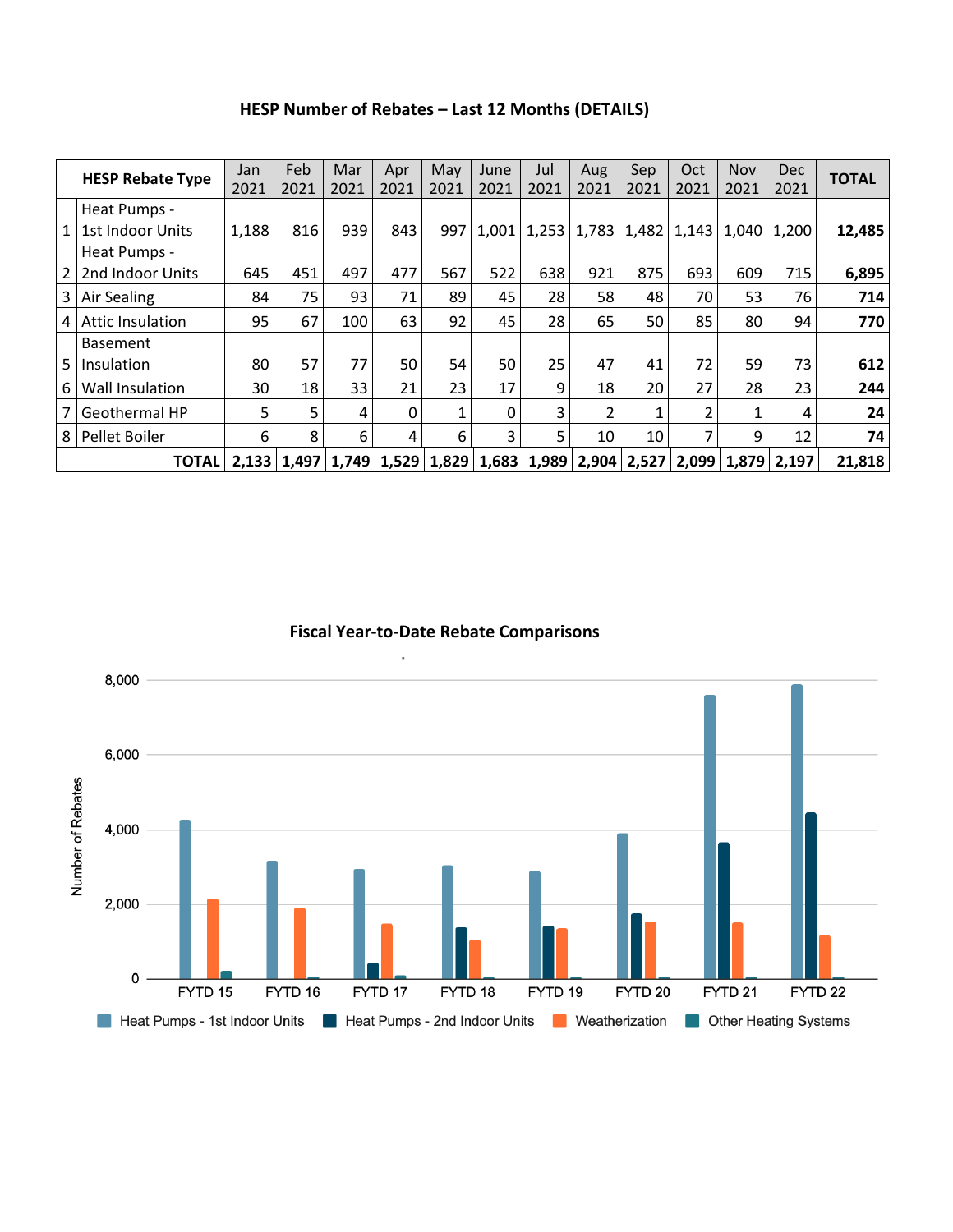| <b>#HESP Rebate Type</b>        | <b>FYTD 15</b> | <b>FYTD 16</b> | <b>FYTD 17</b> | <b>FYTD 18</b> | <b>FYTD 19</b> | <b>FYTD 20</b> | <b>FYTD 21</b> | <b>FYTD 22</b> |
|---------------------------------|----------------|----------------|----------------|----------------|----------------|----------------|----------------|----------------|
| 1 Heat Pumps - 1st Indoor Units | 4,277          | 3,184          | 2,945          | 3,058          | 2,910          | 3,903          | 7,624          | 7,901          |
| 2 Heat Pumps - 2nd Indoor Units | 0              | 0              | 432            | 1,395          | 1,423          | 1,767          | 3,669          | 4,451          |
| 3 Air Sealing                   | 1,143          | 925            | 655            | 465            | 513            | 563            | 514            | 333            |
| 4 Attic Insulation              | 506            | 555            | 452            | 318            | 387            | 464            | 455            | 402            |
| 5 Basement Insulation           | 403            | 309            | 257            | 173            | 298            | 378            | 381            | 317            |
| 6 Wall Insulation               | 97             | 118            | 130            | 89             | 153            | 150            | 162            | 125            |
| 7 Geothermal HP                 | 39             | 29             | 41             | 9              | 6              | 11             | 10             | 13             |
| 8 Pellet Boiler                 | 201            | 50             | 48             | 37             | 22             | 35             | 41             | 53             |
| <b>Total Measures Installed</b> | 6,666          | 5,170          | 4,960          | 5,544          | 5,712          | 7,271          | 12,856         | 13,595         |

## **Fiscal Year-to-Date Rebate Comparisons (DETAILS)**

#### **Low Income Program**



**12 Months of Rebates for Low- and Moderate-Income Mainers**